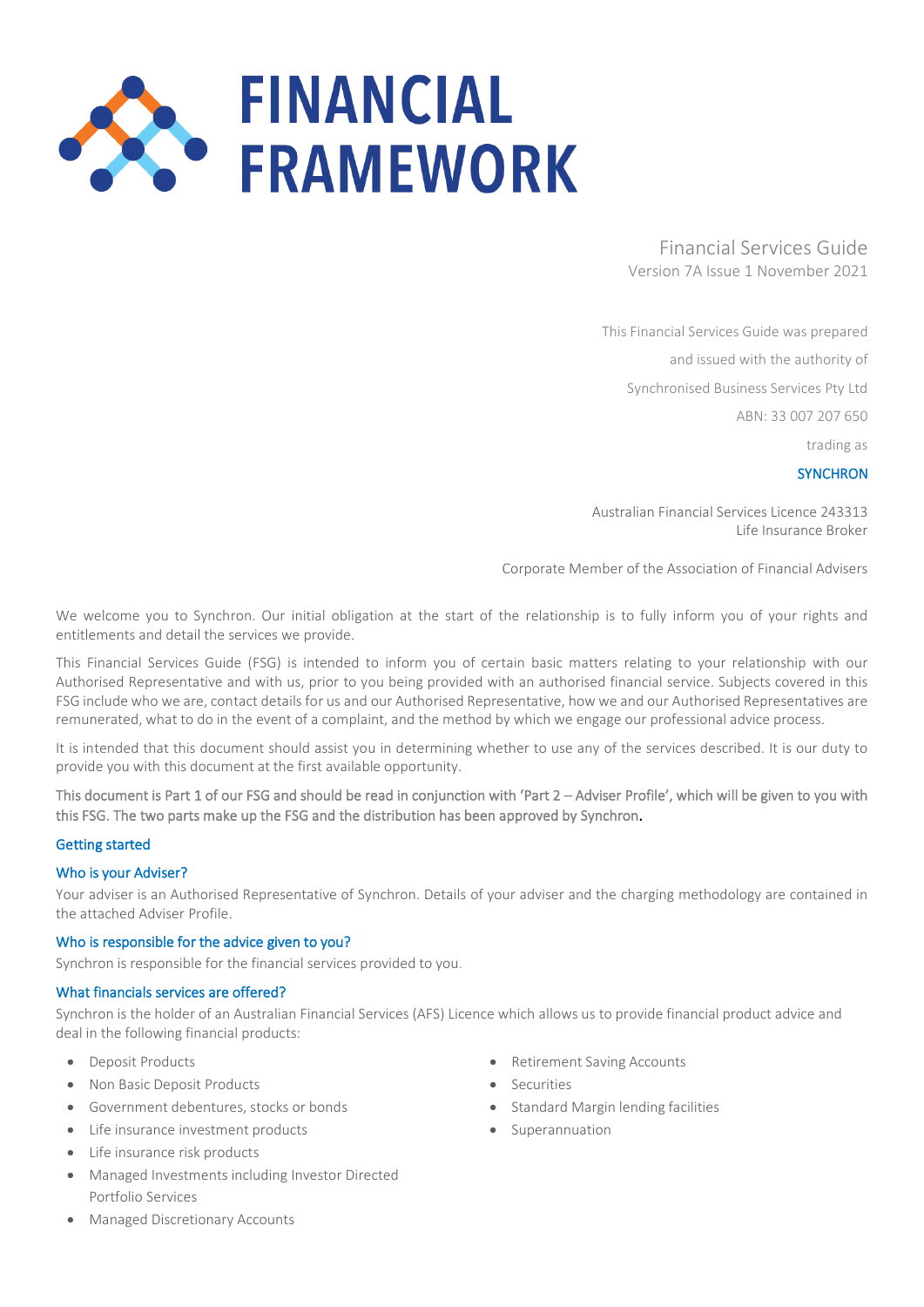The Adviser Profile page outlines the financial services that your adviser is authorised to provide on behalf of Synchron. Your adviser is also not able to provide advice on products that are not on Synchron's Approved Product List or have not otherwise been approved by Synchron.

#### Lack of Independence

Under the Corporations Act 2001, I am prevented from using the terms independent, impartial and unbiased as I may receive commissions for the advice that I provide on life insurance products. Even if I do not receive commissions, I am still prevented from using these terms as my licensee, Synchron, receives commissions for the advice provided by its Authorised Representatives on life insurance products.

#### Before receiving advice

# Will we provide you with advice suitable to your needs and financial circumstances?

Yes. in order for us to provide quality advice, you need to supply us with your individual objectives, financial situation and needs. You have the right not to divulge this information; if you do not wish to do so then we are required to warn you that before acting on the advice provided, you will need to consider the appropriateness of the advice with regards to your personal situation and needs. You should ask your Authorised Representative about these consequences if you are not sure.

# What should you know about the risks of the financial products or strategies we recommend to you?

Our Authorised Representative will explain to you any significant risks of the financial products and strategies which are recommended to you.

# What information do we maintain in your file and can you examine your file?

Our Authorised Representative will maintain a record of your personal profile, which includes details of your objectives, financial situation, needs, copies of recommendations made to you and any products acquired by you.

If you wish to examine your file, we ask that you make a request in writing and allow up to fourteen (14) working days for the information to be forwarded. You may be charged a fee to cover the cost of verifying the application and locating, retrieving and copying any material requested. If the information sought is extensive, you will be advised of the likely cost in advance and we can help to refine your request if required.

#### Provision of advice

# When will you receive a Statement of Advice?

You are required to receive a Statement of Advice whenever our Authorised Representative provides you with personal advice which takes into account your objectives, financial situation and needs. This Statement of Advice will contain the basis on which the advice is given, personal information, recommendations and information about fees, remuneration and associations which may have influenced the provision of the advice.

Thereafter, if your circumstances have not significantly changed our Authorised Representative can provide you with another Statement of Advice or a Record of Advice as a confirmation of the advice provided. You are able to request a copy of these documents from our Authorised Representative at any time up to a period of seven years.

#### Product Disclosure Statement

When our Authorised Representative makes a recommendation to acquire a particular financial product, you must also be provided with a Product Disclosure Statement from the issuing product provider which gives full details of the recommended product to assist in making an informed decision to acquire that product.

#### How will you pay for the services provided?

A fee may be charged for our services. This may be waived or partially offset by brokerage, commission or fees if you proceed. Upon implementation of the recommendations, our Authorised Representative may receive an upfront fee, commission (for risk insurance products) or a combination of both depending on how you agree to pay for the services. Fees can be based on total funds placed, the time spent on the services you receive, or as agreed between you and our Authorised Representative. Costs and remuneration will be disclosed in your Statement of Advice.

All fees and commissions are paid to Synchron, which deducts a fee for the services it provides as the licensee and then pays the balance to your adviser subject to any agreements. Some of our Authorised Representatives have referral arrangements with other professionals. Where a referral arrangement is in place between the Authorised Representative and a third party, referral payments may be paid by our Authorised Representatives to a third party. Details of any referral fees will be disclosed to you in the Statement of Advice given to you at the time that advice is provided.

A review service fee may also be payable from time to time, depending on any extra work required such as a major restructuring. Further details are provided in the Adviser Profile section.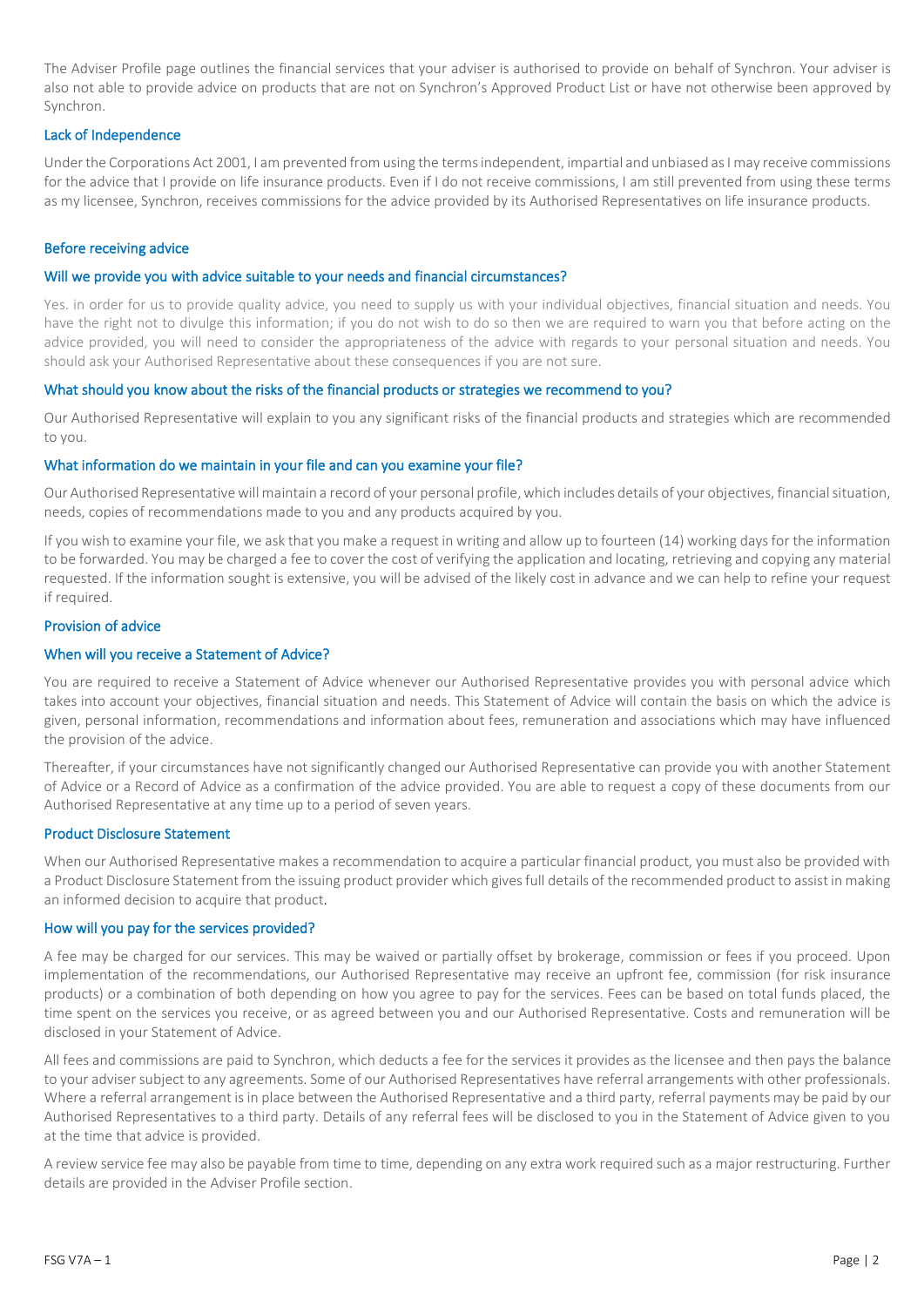#### Life Insurance advice

If you decide to purchase a life insurance product, unless stated to the contrary in your Statement of Advice, Synchron has elected to receive commission from the product providers and not invoice you directly for services provided. Please refer to the "Adviser Profile" section of this FSG for further details.

if you do not continue with a purchased life insurance product for a full 24 months, the commission received by Synchron is returned to the insurance company, and you may then be invoiced for this amount.

#### Investments and Superannuation advice

If you decide to proceed on the investment or superannuation advice provided, the fee you may be charged may be dollar based. The fee may also be reflective of an hourly rate. For details, please refer to the enclosed Adviser Profile section.

#### Conflicts of Interest

Synchron and our Authorised Representative may receive "additional benefits", from product providers we deal with such as:

- Contributions to our training and education budget used for making available professional development to our Authorised Representatives,
- and/or small gifts or entertainment.

"Additional benefits" are not permitted to be paid to our Authorised Representative if they are as a result of, or conditional on, the amount of business an Authorised Representative gives to a product provider. Synchron has put measures in place to ensure that these "additional benefits" will not influence any financial product advice provided by Synchron Authorised Representatives.

Synchron holds no interest in, or investments, in any product provider.

The directors of Synchron are also directors of Valant Capital Pty Ltd, and own shares in Valant Capital Pty Ltd, so they may receive benefits from Valant such as dividends. Synchron also provides financial accommodation to Valant in the form of a loan. No benefits or incentives are offered to Authorised Representatives to use Valant.

#### Dispute Resolution

#### Who can you complain to if you have a complaint about the provision of financial services to you?

If you have any complaints about a financial service provided to you by a Synchron Authorised Representative, you should take the following steps:

1. Contact your Authorised Representative and tell them about your complaint.

2. If your complaint is not satisfactorily resolved within three working days, or you would prefer not to contact your Authorised Representative, please contact the Complaints Manager at Synchron via any of the following methods:

- by email to compliance@synchron.net.au
- by mail to PO Box 438 North Melbourne, Victoria 3051;
- by phone at 03 9328 3900; or
- via the online form at http://synchron.net.au/contact.php.

3. Synchron will acknowledge all complaints verbally or in writing within one business day of receiving it, or as soon as practicable.

4. Synchron will endeavour to resolve standard complaints within 30 calendar days of lodgement. However, in some cases a different timeframe may apply. In these cases, Synchron will inform you of the timeframe for the response and the reasons. On rare occasions, Synchron may issue you with an IDR delay notification, outlining the reasons for the delay.

5. If you are not satisfied with the response provided to you by Synchron, or the timeframe in which the complaint is being handled, you can lodge a dispute with the Australian Financial Complaints Authority. This service is provided to you free of charge.

#### Australian Financial Complaints Authority (AFCA)

AFCA is a free and independent dispute resolution scheme.

Phone: 1800 931 678

Website: [www.afca.org.au](http://www.afca.org.au/)

Address: GPO Box 3, Melbourne VIC 3001

The Australian Securities and Investments Commission (ASIC) also has a free call info line on 1300 300 630 which you may use to make a complaint and obtain information about your rights.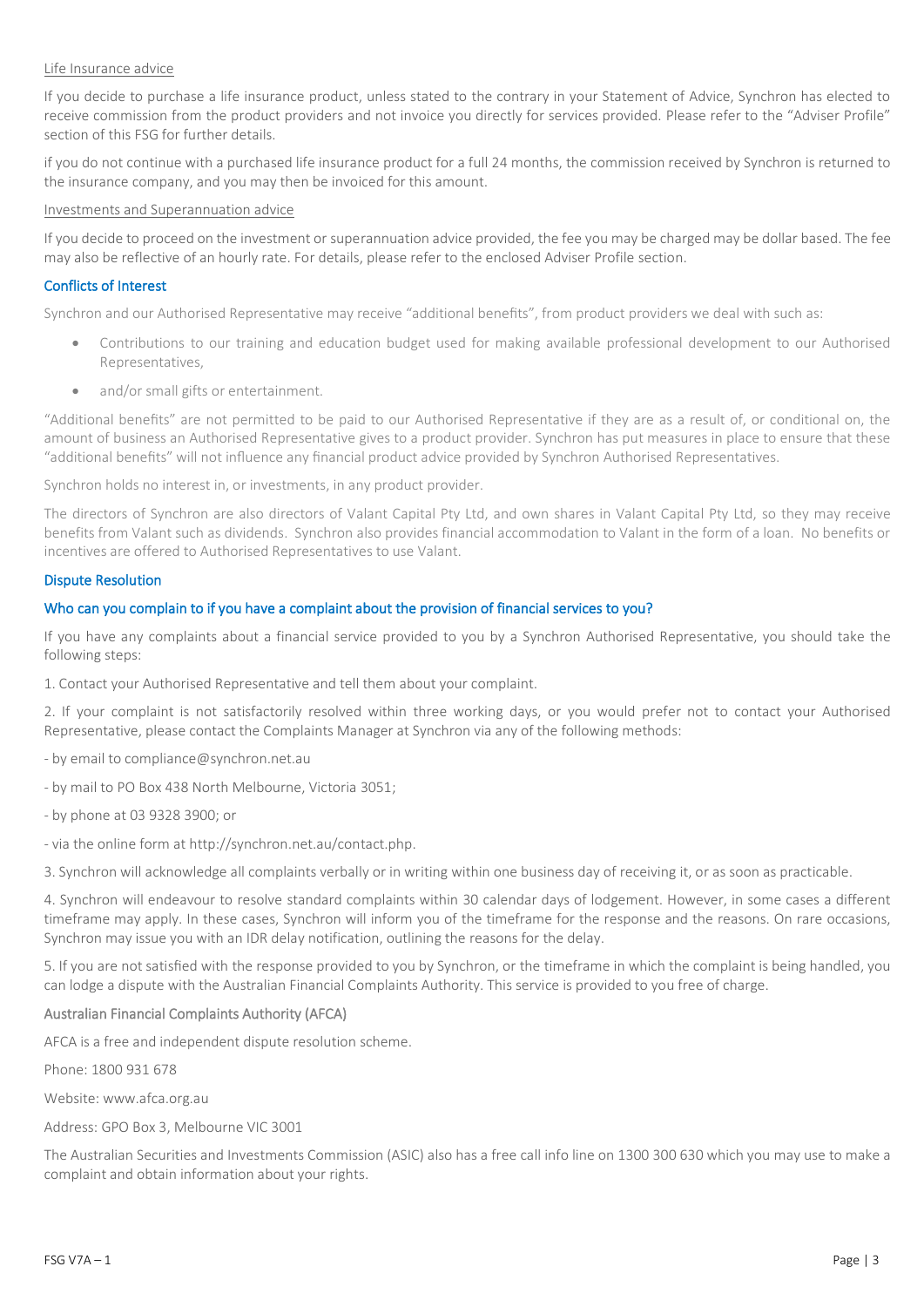#### Does Synchron have Professional Indemnity Insurance in place?

Yes, Synchron has Professional Indemnity Insurance, in accordance with s912B of the Corporations Act 2001, covering itself and its Authorised Representatives for breaches of professional duty whilst conducting their professional services. Subject to the policy terms and conditions of cover, the policy extends to include cover for professional indemnity claims made against past employees and Authorised Representatives who no longer work for Synchron but who did at the time of the relevant conduct.

## Statement of Synchron's Privacy Policy

Synchron is committed to ensuring the confidentiality and security of the information provided by you to us. We support and embrace the Australian Privacy Principles set out in the Privacy Amendment (Private Sector) Act 2000 and the protection afforded by this act for the security of private information held on ordinary Australians.

A full copy of our Privacy Policy is available on our website www.synchron.net.au.

We may, on occasion, have administrative & or Paraplanning tasks completed outside Australia. Our offshore provider is Prestige Outsourcing Solutions, their operation is based in the Philippines. To contact Prestige please email the Director, Sharon Wright at sharonw@prestigeos.com.au.

We also need to collect copies of your identification to meet our obligations under the Anti-Money Laundering and Counter Terrorism Financing Act 2006. We may also request that you provide us with your Tax File Number, however if you choose not to, there may be tax implications for you.

If you have any complaints about how we handle your private information, please contact us as set out above. We take your privacy seriously and will address your concerns through our complaints handling process. If you believe you do not receive a satisfactory resolution to your concerns, you may contact the Office of the Australian Information Commissioner (OAIC). The website of the OAIC is [www.oaic.gov.au.](http://www.oaic.gov.au/)

| <b>Synchron Executive Directors</b> | Address:         |        |                              |
|-------------------------------------|------------------|--------|------------------------------|
| Don F Trapnell                      | PO Box 438,      | Tel:   | 03 9328 3900                 |
|                                     | North Melbourne, | Fax:   | 03 9328 4031                 |
| John L Prossor                      | Victoria 3051    | Email: | info@synchron.net.au         |
|                                     |                  |        | Website: www.synchron.net.au |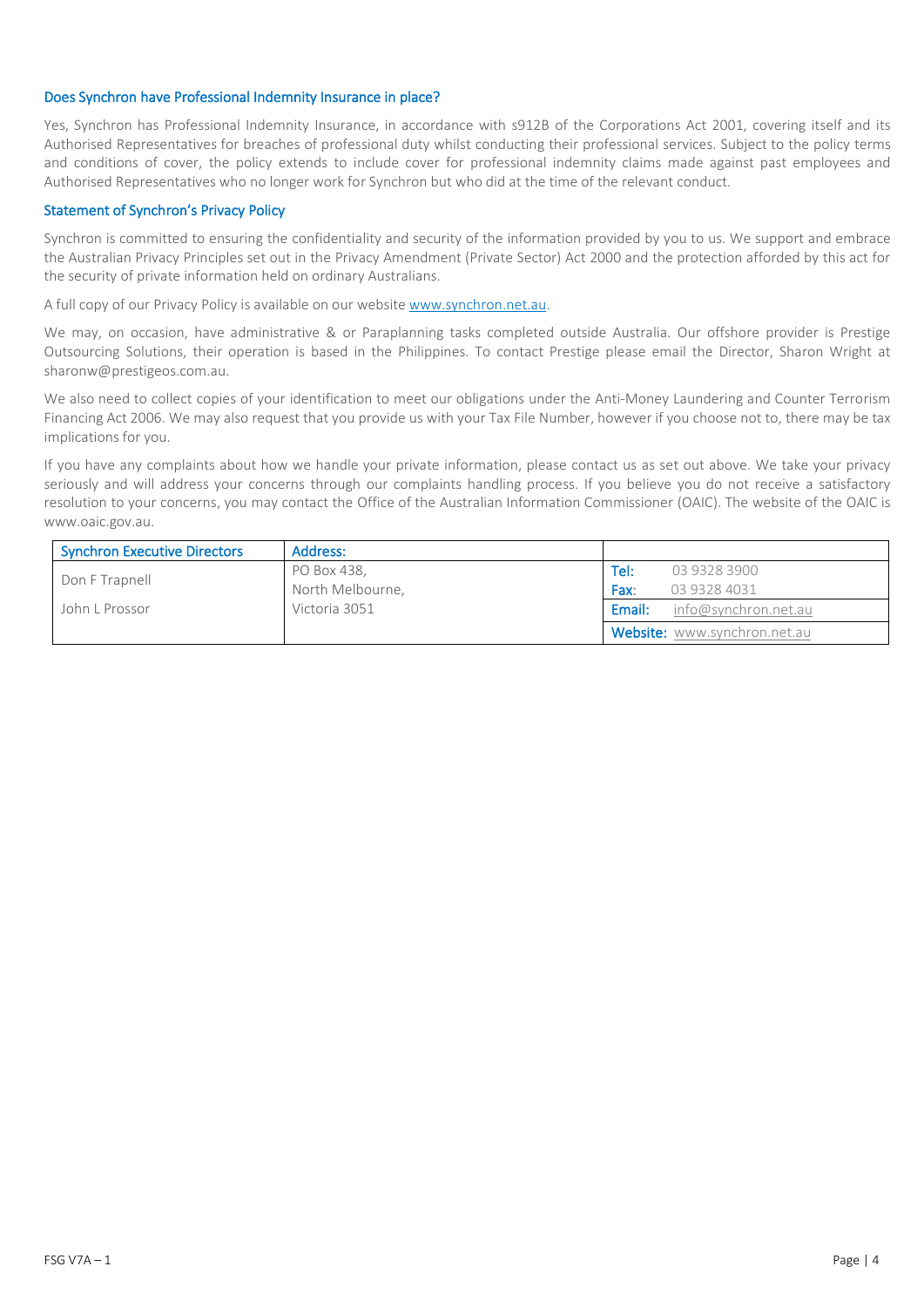# Adviser Personal Details

# Your Questions - Our Answers

# Who will be providing the financial services to me?

Financial Framework Pty Ltd atf The F F Unit Trust t/as Financial Framework are Authorised Representative No. 456867 acting under authority from Synchron.

# Financial Framework:

Business Address: Suite 1, 84 Matlock Street, Mount Hawthorn, WA 6016 Tel: (08) 6144 4000 Fax: (08) 6311 7270

Who are my advisers who are authorised to act on behalf of Synchron and within the Corporate Authorised Representative of Financial Framework?



#### Tim Luxton Mb: 0402 900 669 Email: tim.luxton@financialframework.com.au

Tim has been in the Financial Services industry since 1999 and a Financial Adviser since 2002. He has completed the Diploma of Financial Planning and has a Bachelor of Business.

He has a wide array of experience in numerous areas of financial planning and deals with clients from 18 through to 90. He is always looking for new ideas to improve and simplify his clients' financial situation.

Tim Luxton is also a member of the Association of Financial Advisers.

What kinds of financial services is Tim Luxton authorised to provide me and what kinds of products do those services relate to?

Tim Luxton (AR No. 235875) is a principal of Financial Framework and is authorised to act on behalf of Synchron to offer you the following services:

- Provide financial product advice; and
- Deal in a financial product by arranging for a financial product to be acquired, disposed of, or varied.

In respect of the following financial products:

- 
- **Debentures, Stocks or Bonds issued by a Government Superannuation** Superannuation
- Life Products, including Securities
- -
	- Interests in Managed Investment Schemes (incl IDPS) Managed Discretionary Accounts
- Deposit and Payment Products Retirement Savings Account Products
	-
	-
- Investment Life Insurance Products Standard Margin Lending Facility
	- Life Risk Insurance Products  **Self-Managed Superannuation Funds •** Self-Managed Superannuation Funds
		-



Will Walker 6. Mb: 0409 886 367 Email Will.walker@financialframework.com.au

Will has been working in the Financial Services industry since 2007 and as a Financial Adviser since 2008. He has a Bachelor of Business majoring in Finance and has an Advanced Diploma of Financial Planning. Will is a well-rounded Financial Adviser helping clients with early accumulation goals through to those

making the most of their retirement. Will provides holistic financial advice focusing in on what really matters to his clients. Will is a member of the Association of Financial Advisers.

## What kinds of financial services is Will Walker authorised to provide me and what kinds of products do those services relate to?

Will Walker (AR No. 324143) is a Principal of Financial Framework and is authorised to act on behalf of Synchron to offer you the following services:

- Provide financial product advice; and
- Deal in a financial product by arranging for a financial product to be acquired, disposed of, or varied.

#### In respect of the following financial products

- 
- **Debentures, Stocks or Bonds issued by a Government \* The Superannuation \* Superannuation**
- Life Products, including Securities
	-
	-
- Interests in Managed Investment Schemes (incl IDPS) Managed Discretionary Accounts
- Deposit and Payment Products Retirement Savings Account Products
	-
	-
	- Investment Life Insurance Products Managed Discretionary Accounts
	- Life Risk Insurance Products Self-Managed Superannuation Funds
		-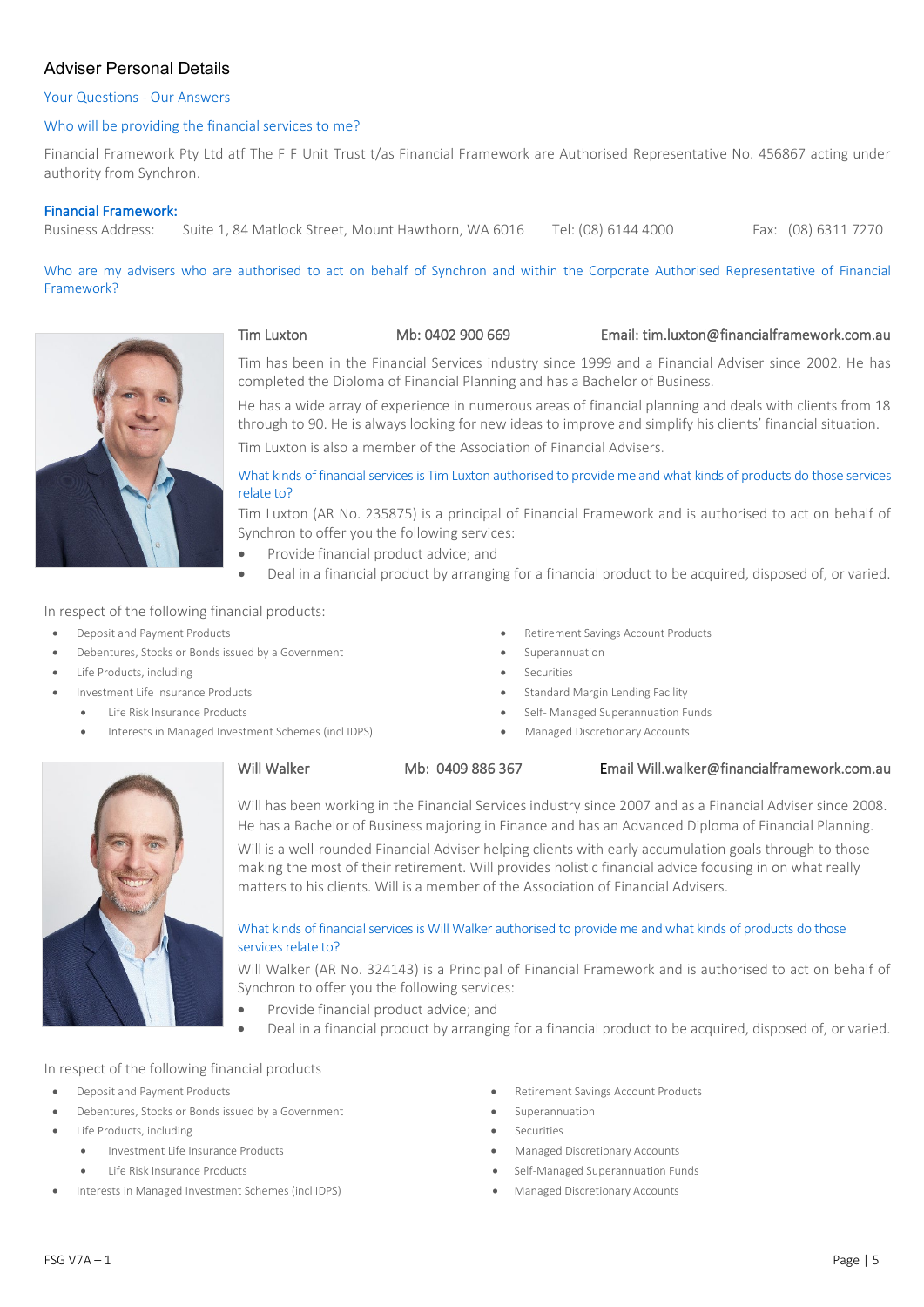

Dan is a highly qualified Financial Adviser with strong experience in commerce, law, accounting and finance. He has completed a Bachelor of Commerce in Accounting and Finance and a Bachelor of Laws having worked as both an accountant and lawyer professionally.

More recently, Dan has worked in senior corporate finance roles in ASX listed companies during which time he completed a Graduate Diploma in Finance and Investment and a Diploma in Financial Planning.

Dan enjoys using his skills and experience to provide clients with quality holistic financial planning advice with a high level of integrity.

## What kinds of financial services is Daniel Hewitt authorised to provide me and what kinds of products do those services relate to?

Daniel Hewitt (AR No. 460772) is a Principal of Financial Framework and is authorised to act on behalf of Synchron to offer you the following services:

- Provide financial product advice; and
- Deal in a financial product by arranging for a financial product to be acquired, disposed of, or varied.

#### In respect of the following financial products

- 
- **Pebentures, Stocks or Bonds issued by a Government Retirement Savings Account Products**
- Life Products, including Superannuation
- - Life Risk Insurance Products **•** Securities
- Deposit and Payment Products Interests in Managed Investment Schemes (incl IDPS)
	-
	-
	- Investment Life Insurance Products Self-Managed Superannuation Funds
		-
		- Managed Discretionary Accounts



## Joshua Hummerston Mb: 0421 849 402 Email Joshua.hummerston@financialframework.com.au

Joshua has been in the Financial Services industry since 2010 and has gathered a wealth of financial planning experience. His qualifications include an Advanced Diploma of Financial Planning, Aged Care Accreditation and he is a Self Managed Superannuation Fund Adviser. He's also a member of the Association of Financial Advisers.

Joshua's main interest in financial planning is pre-retirement and retirement planning through wealth protection and wealth creation. He's helped many people from all walks of life; from doctors to partners of accounting firms to pre-retirees, educators and even young professionals.

He is accredited to provide Aged Care advice, helping clients transition to Aged Care and beyond and can provide you with advice on Self Managed Superannuation Funds.

#### What kinds of financial services is Joshua Hummerston authorised to provide me and what kinds of products do those services relate to?

Joshua Hummerston (AR No. 463093) is an employee of Financial Framework and is authorised to act on behalf of Synchron to offer you the following services:

- Provide financial product advice; and
- Deal in a financial product by arranging for a financial product to be acquired, disposed of, or varied.

#### In respect of the following financial products

- 
- **Pebentures, Stocks or Bonds issued by a Government Retirement Savings Account Products**
- Life Products, including example and the superannuation of the Superannuation of the Superannuation
	- Investment Life Insurance Products Securities
	-
- Deposit and Payment Products Interests in Managed Investment Schemes (incl IDPS)
	-
	-
	-
	- Life Risk Insurance Products Self-Managed Superannuation Funds
		- Managed Discretionary Accounts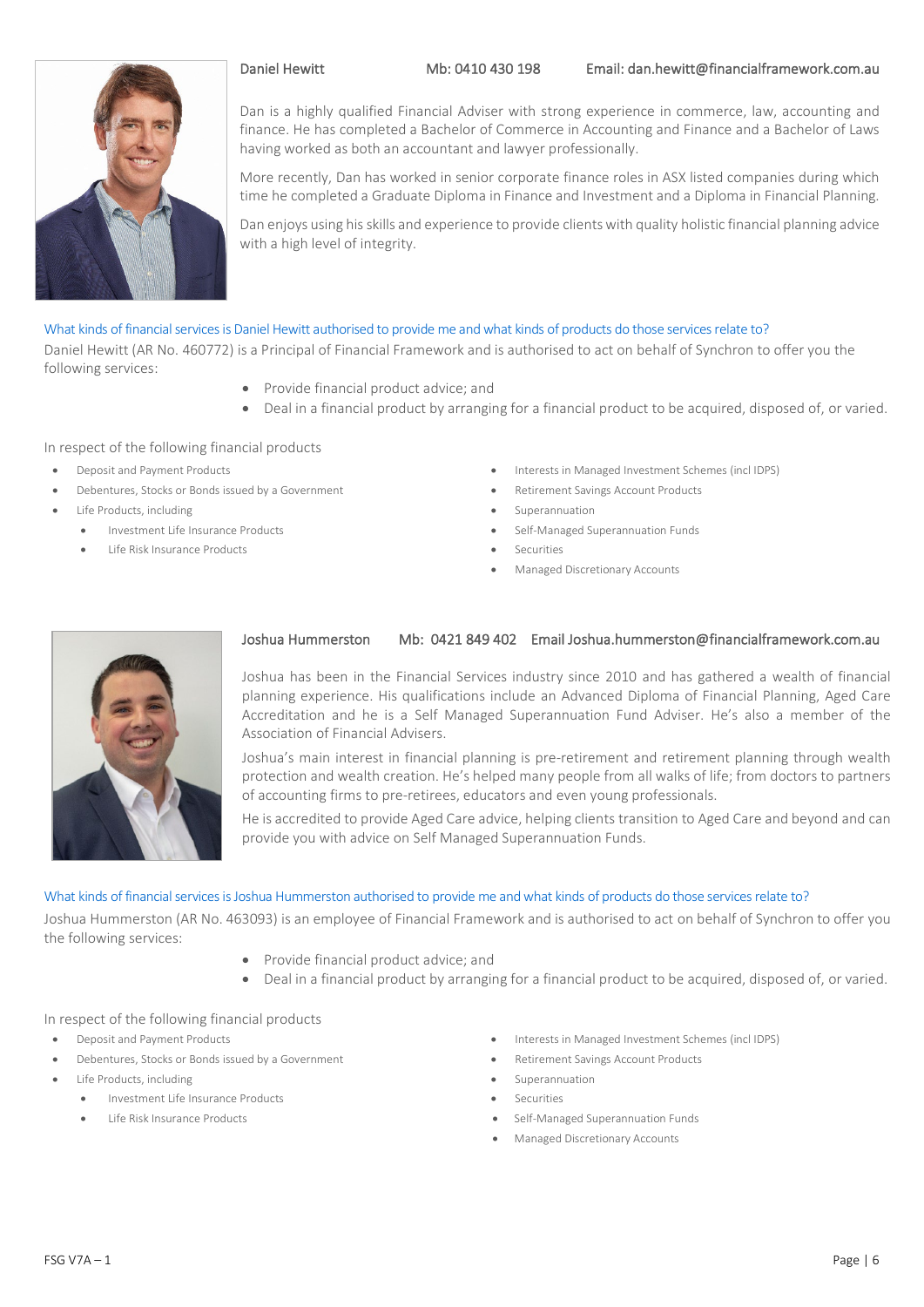



After completing a Bachelor of Science in 2008, Courtney began working in Financial Services, specialising in Asset Finance and Home Loans for the majority of that time. After completing his Diploma of Financial Planning,

Courtney began working in the Financial Planning field as he enjoys the holistic and ongoing service approach to helping clients achieve their lifestyle and financial goals.

## What kinds of financial services is Courtney Moores authorised to provide me and what kinds of products do those services relate to?

Courtney Moores (AR No. 1263262) is an employee of Financial Framework and is authorised to act on behalf of Synchron to offer you the following services:

- Provide financial product advice; and
- Deal in a financial product by arranging for a financial product to be acquired, disposed of, or varied.

## In respect of the following financial products

- 
- **Pebentures, Stocks or Bonds issued by a Government Retirement Savings Account Products**
- Life Products, including Superannuation
	- Investment Life Insurance Products Securities
	-
- Deposit and Payment Products Interests in Managed Investment Schemes (incl IDPS)
	-
	-
	-
	- Life Risk Insurance Products  **Managed Discretionary Accounts** Managed Discretionary Accounts



#### Kellie Dhu Mb: 0481 005 774 Email: kellie.dhu@financialframework.com.au

Kellie has been in the Financial Services industry since 2007 and a Financial Adviser since 2009. She has completed her Advanced Diploma of Financial Planning and is currently in the process of completing her Masters of Financial Planning. Kellie is a member of the Financial Planning Association of Australia and the Association of Financial Advisers.

Kellie has experience in working with clients at all stages of life. Over time, she has built a passion for developing close working relationships with her clients to help them achieve their lifestyle and financial goals.

Kellie's strengths lay in understanding what is important to her clients, putting their needs first and explaining strategies in a clear and easy to understand manner. Kellie is able to work with clients regardless of their stage in life and offers a full range of financial services with a particular expertise in asset accumulation and protection strategies.

#### What kinds of financial services is Kellie Dhu authorised to provide me and what kinds of products do those services relate to?

Kellie Dhu (AR No. 392346) is an employee of Financial Framework and is authorised to act on behalf of Synchron to offer you the following services:

- Provide financial product advice; and
- Deal in a financial product by arranging for a financial product to be acquired, disposed of, or varied.

# In respect of the following financial products

- 
- Debentures, Stocks or Bonds issued by a Government Retirement Savings Account Products
- Life Products, including Superannuation
	- Investment Life Insurance Products Standard Margin Lending Facility
		-
- Deposit and Payment Products Interests in Managed Investment Schemes (incl IDPS)
	-
	-
	-
	- Life Risk Insurance Products Managed Discretionary Accounts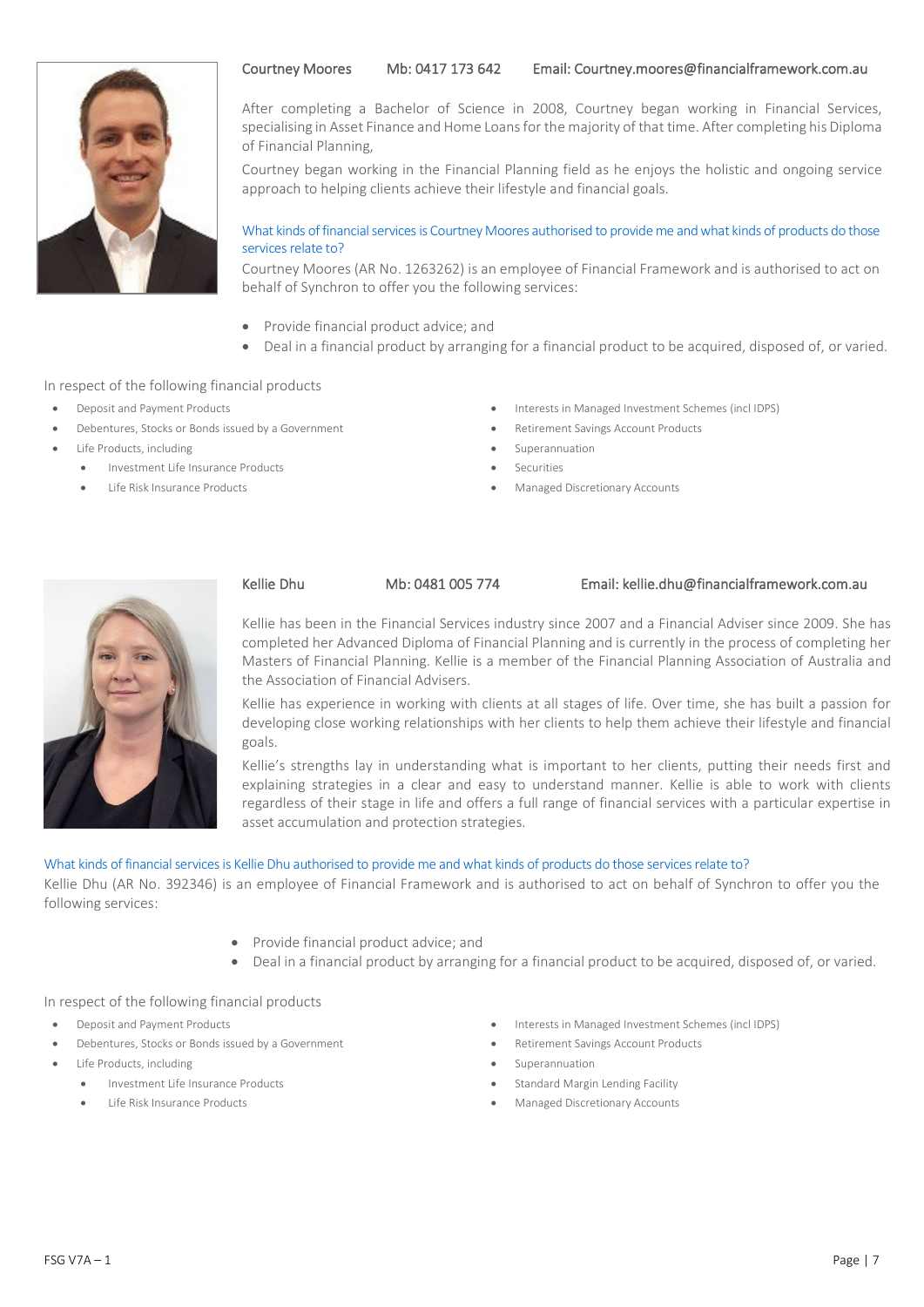

Jay has been an authorised Financial Adviser since 2008 after graduating with a Bachelor of Commerce with a double major in Global Economics and Finance from Curtin University.

He has spent time in the banking, accounting and property sectors and has completed additional studies along the way with an Advanced Diploma of Financial Planning and Certificate 4 in Mortgage Broking and Finance.

Jay strongly believes in providing holistic advice to his clients, to help them improve their financial wellbeing and protect their most important asset - their family.

Jay is also a member of the Association of Financial Advisers.

#### What kinds of financial services is Jay Brennan authorised to provide me and what kinds of products do those services relate to?

Jay Brennan (AR No. 328851) is an employee of Financial Framework and is authorised to act on behalf of Synchron to offer you the following services:

- Provide financial product advice; and
- Deal in a financial product by arranging for a financial product to be acquired, disposed of, or varied.

#### In respect of the following financial products

- Deposit and Payment Products •
- **Pedentures, Stocks or Bonds issued by a Government Retirement Savings Account Products**
- Life Products, including Superannuation
	- Investment Life Insurance Products Securities
		-
- Interests in Managed Investment Schemes (incl IDPS) Standard Margin Lending Facility
- 
- 
- 
- 
- Life Risk Insurance Products  **Self-Managed Superannuation Funds •** Self-Managed Superannuation Funds
	-
	- Managed Discretionary Accounts

We will only recommend a product or strategy to you after considering its suitability for your individual situation and needs.

We do not provide advice in any other area of insurance or investments but can refer you to a professional who specialises in other areas if requested. Any arrangements you make with the other professional will be strictly between you and that person and neither Synchron nor our Authorised Representative accept any responsibility or liability for the advice given.

## Do you receive remuneration, commission, fees or other benefits in relation to providing the financial services to me and how is that commission calculated?

Financial Framework Pty Ltd will be paid 100% of the brokerage and/or fees received by Synchron minus a corporate fee of \$6000 per month (inc GST) for the provisions of professional services from Synchron.

As an employees of Financial Framework Pty Ltd they will receive a salary. They may also receive bonuses and other incentives based on my performance.

This brokerage is used to provide income after paying for the normal expenses incurred with running a business (eg rent, vehicle, computer, stationery, professional fees etc).

# Insurance Monitoring:

Internal databases are maintained detailing client's insurances that were recommended by our Authorised Representative on behalf of Synchron. This does not constitute portfolio monitoring.

*Note*: This Financial Services Guide V7A Issue 1 is for the sole use by the Authorised Representatives and Financial Framework Pty Ltd only and was prepared 1<sup>st</sup> November 2021, issued with the authority of Synchronised Business Services Pty Ltd t/as Synchron, Australian Financial Services Licence No. 243313 Life Insurance Broker

This Adviser Profile, together with the Client Receipt page, is Part 2 of our Financial Services Guide and should be read in conjunction with Part 1 as a complete document.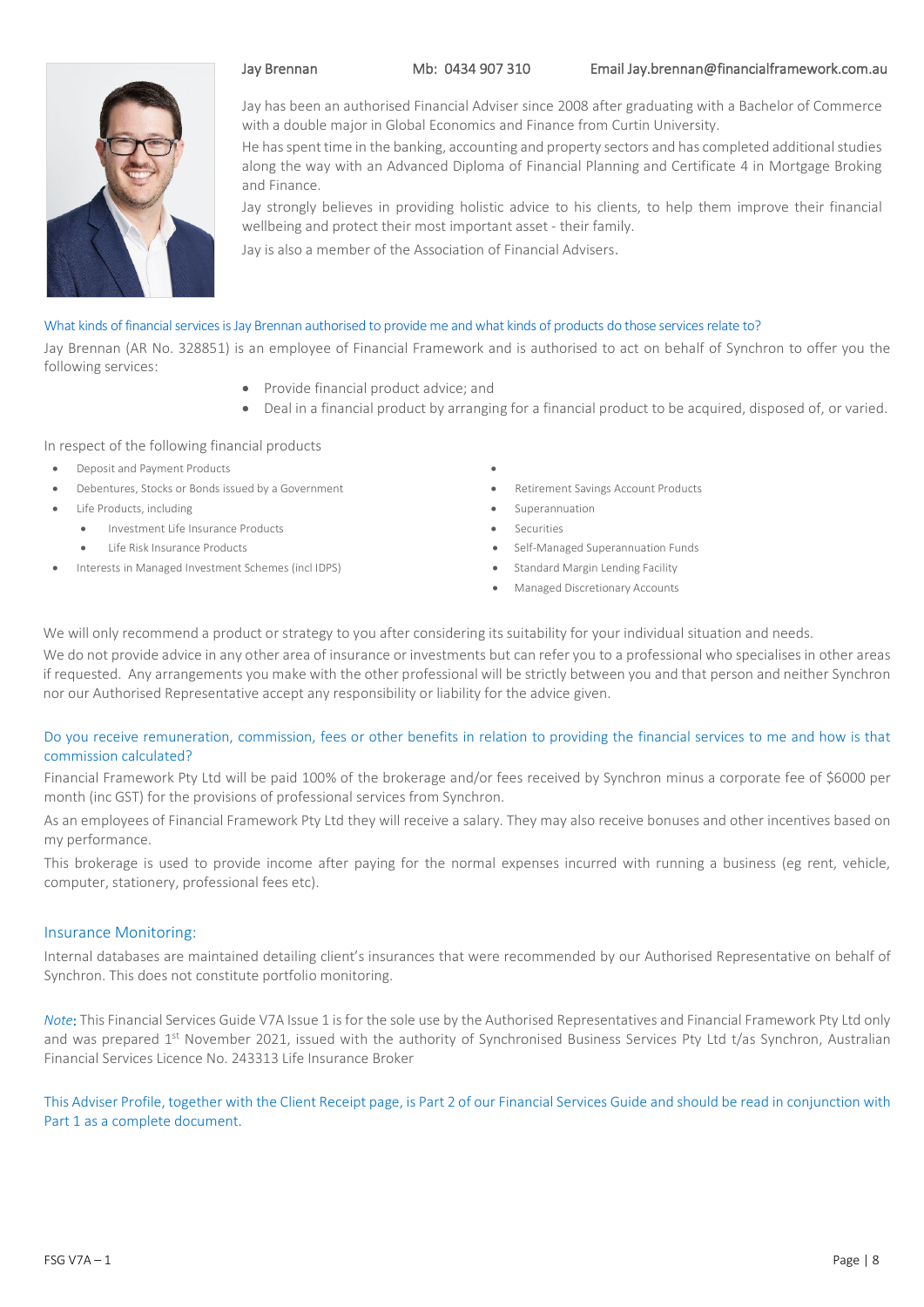# How we charge for our services

Unless otherwise stated, all fees and commissions are inclusive of GST and the fees could be greater than those disclosed below in complex cases. In these instances, we will inform you of the exact fee payable promptly in writing.

| <b>Initial consultation</b>                                                            | This initial meeting is at our cost.<br>Our main aim is to gather information about yourself and to determine your primary goals and<br>objectives in seeking advice.<br>At the end of this meeting, we will outline the next steps and detail any fees applicable.                                                                                                            |
|----------------------------------------------------------------------------------------|--------------------------------------------------------------------------------------------------------------------------------------------------------------------------------------------------------------------------------------------------------------------------------------------------------------------------------------------------------------------------------|
| <b>Advice preparation</b><br><b>Statement of Advice Fee</b><br><b>Paraplanning fee</b> | The SOA preparation fee will depend on the complexity of your individual circumstances and the<br>type of advice you require. The fee can be up to \$30,000.                                                                                                                                                                                                                   |
| <b>Implementation of Initial</b><br><b>Advice Fee</b><br>(Fee for advice)              | The fee can be up to \$30,000. depending on the level of complexity of your situation and the<br>advice provided. This fee may be paid by invoice or where authorised by you, deducted from<br>your superannuation or investment account.                                                                                                                                      |
| <b>Ongoing fee for advice</b><br>(Retainer)<br>(Fee for advice)                        | The ongoing advice fee can be up to \$30,000 per annum. This fee may be paid by invoice or<br>where authorised by you, deducted from your superannuation or investment account.                                                                                                                                                                                                |
| Ad hoc advice                                                                          | Where you do not wish to participate in an ongoing advice fee arrangement but require ongoing<br>advice on an ad hoc basis, an hourly fee of between \$220 and \$440 may apply.                                                                                                                                                                                                |
|                                                                                        | The relevant insurer will pay initial commission based on a number of factors, including the<br>annual premium, loadings which apply to the premium (such as medical or payment<br>frequency loadings), and any policy or other fees. These factors will vary between insurers.<br>The following ranges will apply (all figures are exclusive of GST and other taxes/statutory |
| <b>Insurance - Initial</b><br>(Commission on Life<br><b>Insurance Products)</b>        | charges):<br>If you have a policy that has been in force prior to 1st January 2020 and you have an<br>alteration or increase to that policy, commission of between 0% and 130% may be payable<br>on any increase in premium.                                                                                                                                                   |
|                                                                                        | The maximum commission payable on any policy issued after 1st January 2020 is 60% + GST<br>of the first year premium.<br>Commission is paid to us by the product provider and is not an additional cost to you.                                                                                                                                                                |
| <b>Insurance - Ongoing</b>                                                             | Annual commission will be paid when you renew your policy each year. The rate of<br>ongoing commission is between 0% and 33% of the annual policy cost for as long as you hold the<br>product. Commission is paid to us by the product provider and is not an additional cost to you.                                                                                          |
| (Commission on Life<br><b>Insurance Products)</b>                                      | Commission may also be paid on the basis of increases in sum insured under your policy. This<br>commission will be calculated on the same basis as initial commission (see above) and will vary                                                                                                                                                                                |